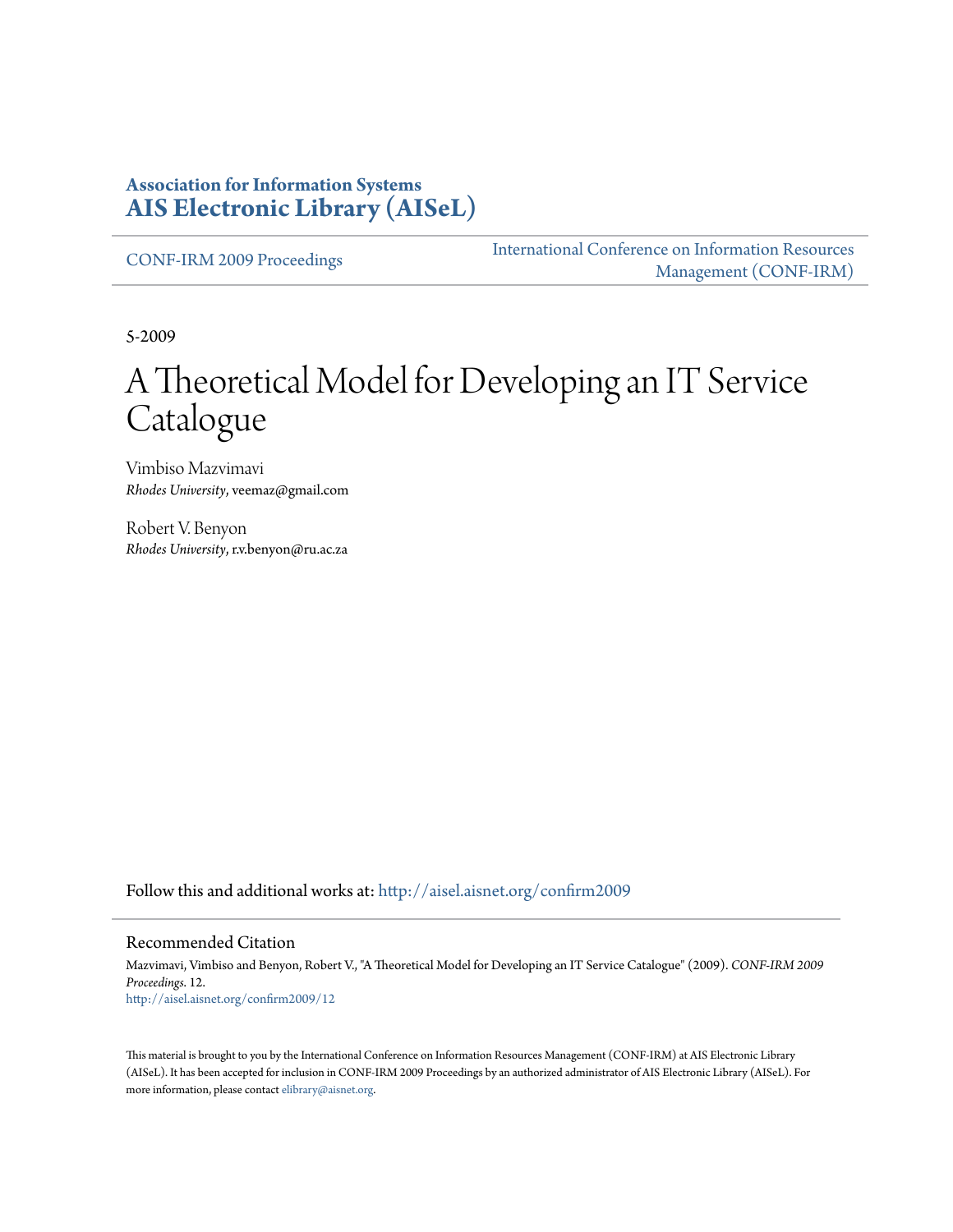# **5. A THEORETICAL MODEL FOR DEVELOPING AN IT SERVICE CATALOGUE**

Vimbiso Mazvimavi Rhodes University veemaz@gmail.com

Robert V. Benyon Rhodes University r.v.benyon@ru.ac.za

# *Abstract*

In today's volatile, ever-changing Information Technology (IT) environment, IT must adapt the way it views relationships with business units and end users. Users in the organisation also need easy to use methods for understanding available services and making corresponding IT requests. A critical step in this transformation is the use of a service catalogue that defines and manages the relationship between IT and the business it services.

This paper defines service catalogues and explores the multiple views of a service catalogue. The benefits of a service catalogue are identified. Further, the paper explores how IT organisations are currently creating a service catalogue, focusing on the steps and the key success factors necessary for the development of a service catalogue. Common pitfalls that may be encountered and their solutions are also discussed. The paper concludes with a proposed theoretical model that brings together the ideas and issues identified in the related literature.

# *Keywords*

Service Catalogue, IT Service Management.

# **1. Introduction**

IT is becoming a commodity that must support more applications, devices, connectivity options, and users. Most organisations provide their customers or constituents with a list of their services and products, a convenient way to order them, and terms of their delivery (NewScale, 2007:1). Faced with the continued budget pressures, as well as growing business unit demand for new services and higher service levels, IT organisations are embarking on a fundamental transformation to improve their operations, the Information Technology Infrastructure Library (ITIL) version 3 prescribes the use of the service catalogue.

The service catalogue is much more that an *a la carte* menu for the business customer. It is also a common misunderstanding that the service catalogue is no more or no less than a marketing brochure for IT and as such is a nice to have option. While the service catalogues may be used for the basis of creating a marketing tool, this is an auxiliary output of the catalogue and certainly not its central purpose (Pink Elephant, 2007:1).

To understand the critical elements of IT success, it is necessary to fully comprehend the nature of the service catalogue. To begin this discussion, the purpose of this section is to define a service catalogue, the value of the service catalogue and to identify the views of a service catalogue that organisations need to consider when developing them.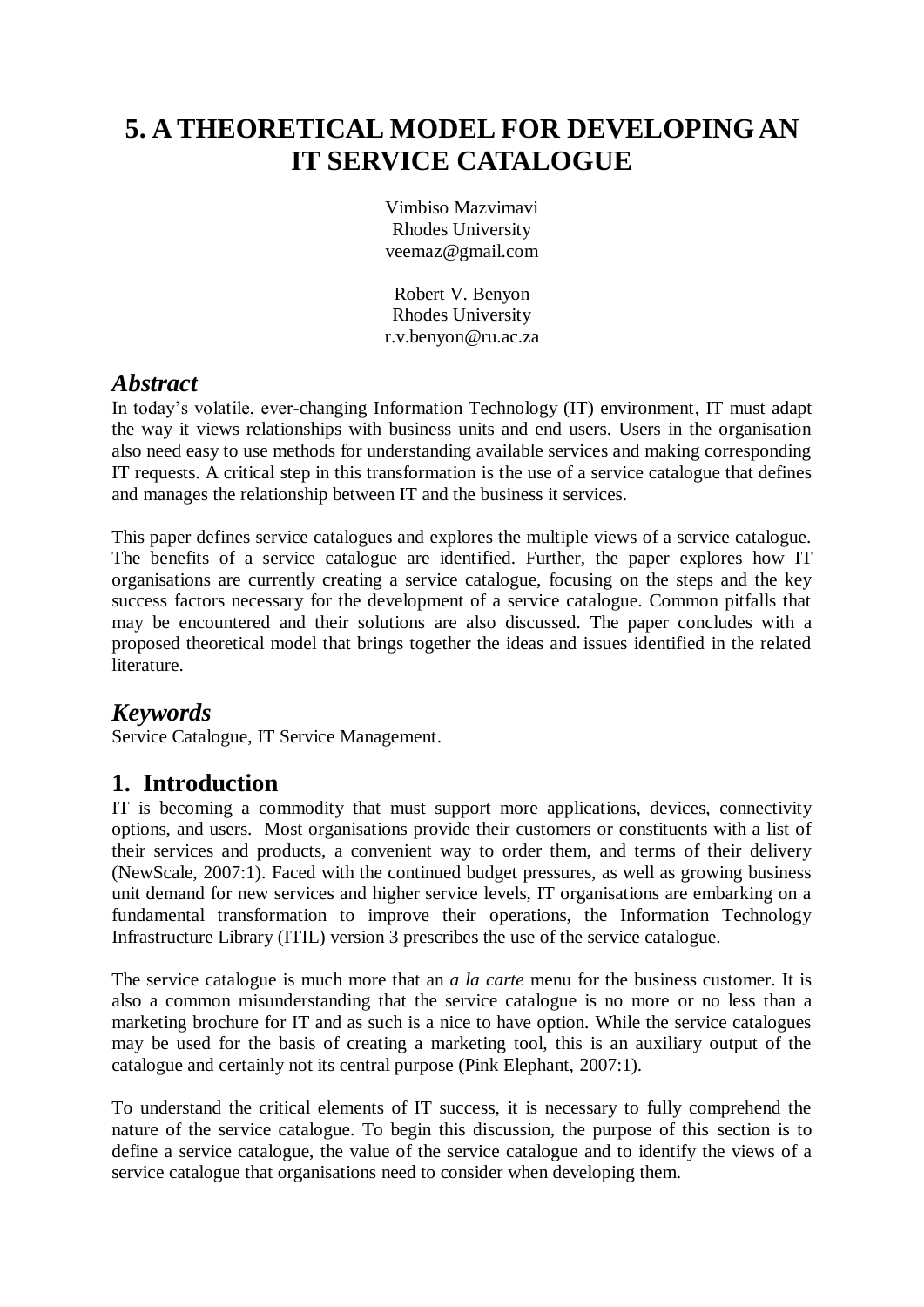# **2. Definition of a Service Catalogue**

A service catalogue as a menu of IT services (Infra, 2007:1). It is an integrated product that simplifies the administration of and access to IT services (Unicenter, 2008:1). A service catalogue is also a document that is used for reporting to the business or customers the services IT can do or deliver (Gandar, 2006: 6).

|                           | <b>Service Catalogue</b>                                                                          |
|---------------------------|---------------------------------------------------------------------------------------------------|
| <b>Focus</b>              | Services                                                                                          |
| <b>Starting Point</b>     | <b>Service Definition</b>                                                                         |
| <b>Financial Aspects</b>  | Service-based Pricing Models                                                                      |
| <b>Data Aspects</b>       | Source of Record for the Services<br>that IT Offers                                               |
| <b>Primary Functions</b>  | Services are Published, Agreed,<br>Managed, Requested, Tracked, and<br>Reported                   |
| <b>Key ITIL Processes</b> | Business Relationship Management,<br>Service Level Management, and<br><b>Financial Management</b> |
| <b>Reporting Aspects</b>  | Reporting to the Business on What<br>Services IT Can/Does Deliver                                 |
| <b>Terminology</b>        | <b>Business Language</b>                                                                          |
| <b>Usage</b>              | Used by Relationship Managers, Service<br>Delivery Managers, Users, and Customers                 |

**Figure 1: Aspects of a Service Catalogue (Gandar, 2006: 6)**

Services are the focus of a service catalogue (Gandar, 2006: 6). A service catalogue is no longer simply a document listing available services nor is a standalone service request management software solution. Rather, it is a dynamic application tied into IT workflow and service request management (Marquis, 2007:1).

A service catalogue also describes the features, components and charges among other things of the services in the catalogue. It not only serves as a way to document and publish the specific range of available services, it also standardises service deliverables, establishes Service Level Expectations (SLE), and determines the associated costs/market service offerings to users and internal customers (Pink Elephant, 2005:1) and (Marquis, 2007:1).

Pink Elephant (2005:2) and RL Consulting (2003:1) agree that a service catalogue is a means by which IT services can be defined, configured, deployed and governed. It also focuses on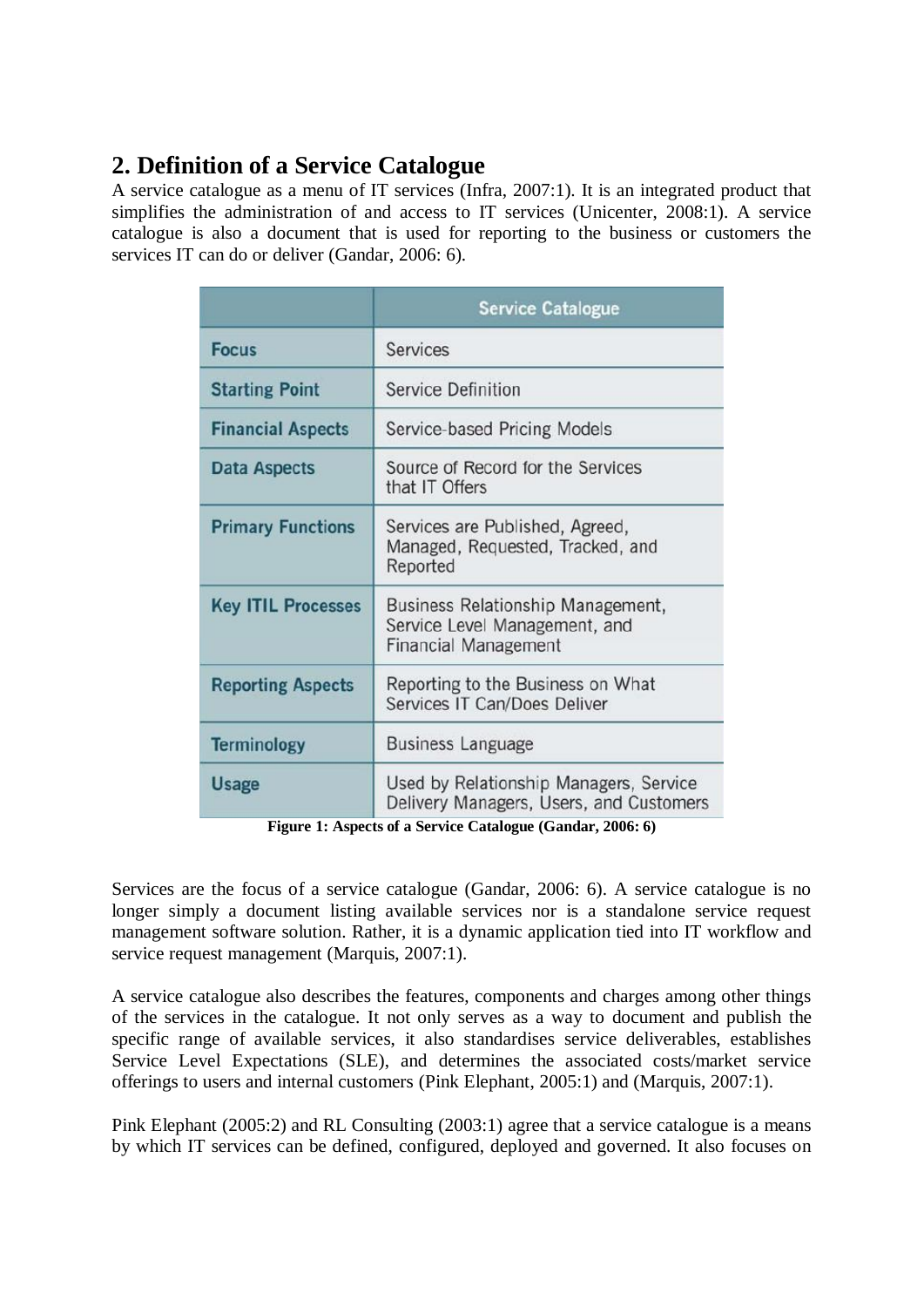the IT services provided to the organisation which are detailed in a Service Level Agreement (SLA) (RL Consulting, 2003:1).

Service catalogues therefore can are electronically available lists of products and services replacing paper forms and the myriad informal, one-off requests that reduce a service desk's efficiency (Sundberg, 2007a:1). Each service within the catalogue typically includes: a description of the service, timeframes or SLA for fulfilling the service, identifies the person who is entitled to request/view the service, costs (if any) and how to fulfil the service (Marquis, 2007:1).

# **3. Service Catalogue Views**

Users and customers of a service catalogue do not know what to expect from IT as they do not understand or have the patience to navigate IT operations to get the service information (Orlov, 2005:4). Depending on the audience and usage, the scope and content of the service catalogue should therefore vary, giving multiple and different constituencies the opportunity to gain from the service catalogue (ITIL and ITSM, 2007:1).

Kennedy (2008:1), Pink Elephant (2005:1) and Flores (2005a:1) all agree that there are three separate roles that exist among the non-IT people, with separate objectives and views of the data presented in the service catalogue. These three roles need to be met by anyone wishing to develop a service catalogue. The three views include the Business Customer, End User and Service Level Manager. The views are illustrated in Figure 2.



**Figure 2: Service Catalogue Views (Pink Elephant, 2007:2)**

### **3.1 Service Level Manager View**

As illustrated in Figure 2, the Service Level Manager is concerned about the services being offered, the levels of services available and the key metrics (Pink Elephant, 2007:2). Consequently, the Service Level Manager is dependent upon all the other areas of service delivery providing the necessary support that ensures that the agreed services are provided in a secure, efficient and cost effective manner (Kennedy, 2008:1).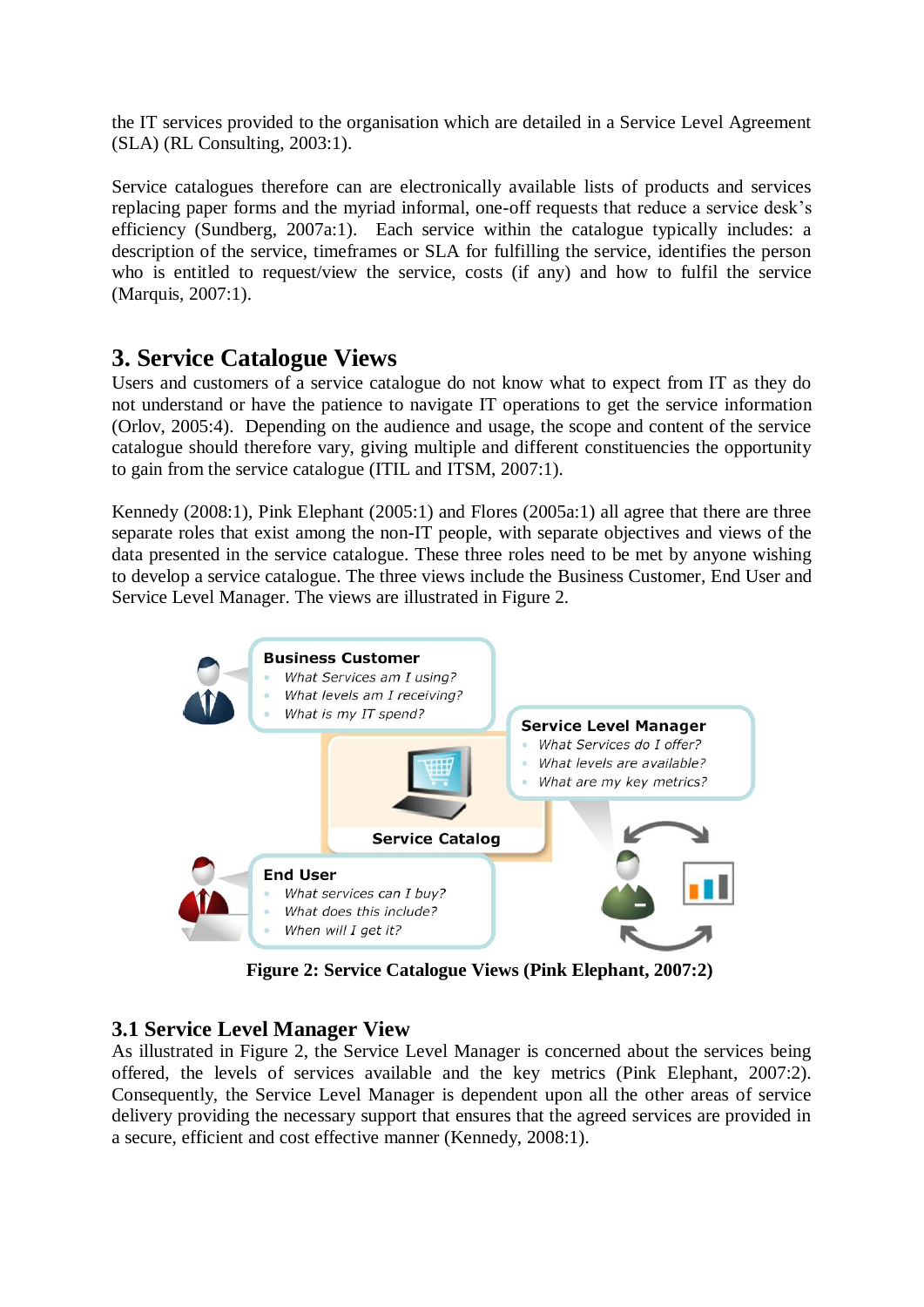From an IT perspective, the service catalogue for a Service Level Manager is a tool to clearly document the detail technical attributes of service delivery, such as availability, security, IT service continuity among other things. Thus the Service Level Manager can concern him or herself with technical details that the various customer stakeholders do not need to know, and do not want to know (Kennedy, 2008:1). Consequently the service catalogue for a Service Level Manager should contain information that can assist to answer the questions "What services do we offer? What levels are available? What are my key metrics," (Pink Elephant, 2007:2).

### **3.2 Business Customer View**

The Business Customer view of the service catalogue is used by business unit executives to understand how IT's portfolio of Service Offerings map to business unit needs (Kennedy, 2008:1). As the economic buyer of IT services, executives look for a portfolio view of the service offerings provided by IT at the Budget Planning Level and demand greater transparency and they expect the service portfolio to help them answer questions like, "What does IT do? Why does IT cost so much? Is IT doing a good job?" (Pink Elephant, 2007:2).

An executive-level service portfolio should therefore describe the broad categories of service offerings, with service tier options and cost elements. Examples of services represented in a service portfolio may include application hosting for an ERP system; or email with gold, silver, and bronze service level options (Flores, 2005a:1). Other examples are illustrated in Figure 3.



**Figure 3: Business Unit/Customer View (Flores, 2005a:1)**

### **3.3 End User View**

End users need an actionable and easy-to-use service request catalogue that describes the products and services they are entitled to order or request from IT, (Flores, 2005a:1). The End User View of the catalogue presents the user with a set of day to day transactional IT services that support ongoing business operations (Pink Elephant, 2007:2) and (Flores, 2005a:1).

The information that is presented in the catalogue for the user is filtered based on established agreements and role based entitlements (Pink Elephant, 2007:2). The user view of the service catalogue offers a way to standardise service deliverables, establish service level expectations, and market services to end users. The user can quickly browse or search for available services in the catalogue, submit a request, and monitor delivery status thus making it as easy for employees to find and order IT services (Flores, 2005a:1). An example of the end user view is illustrated in Figure 4.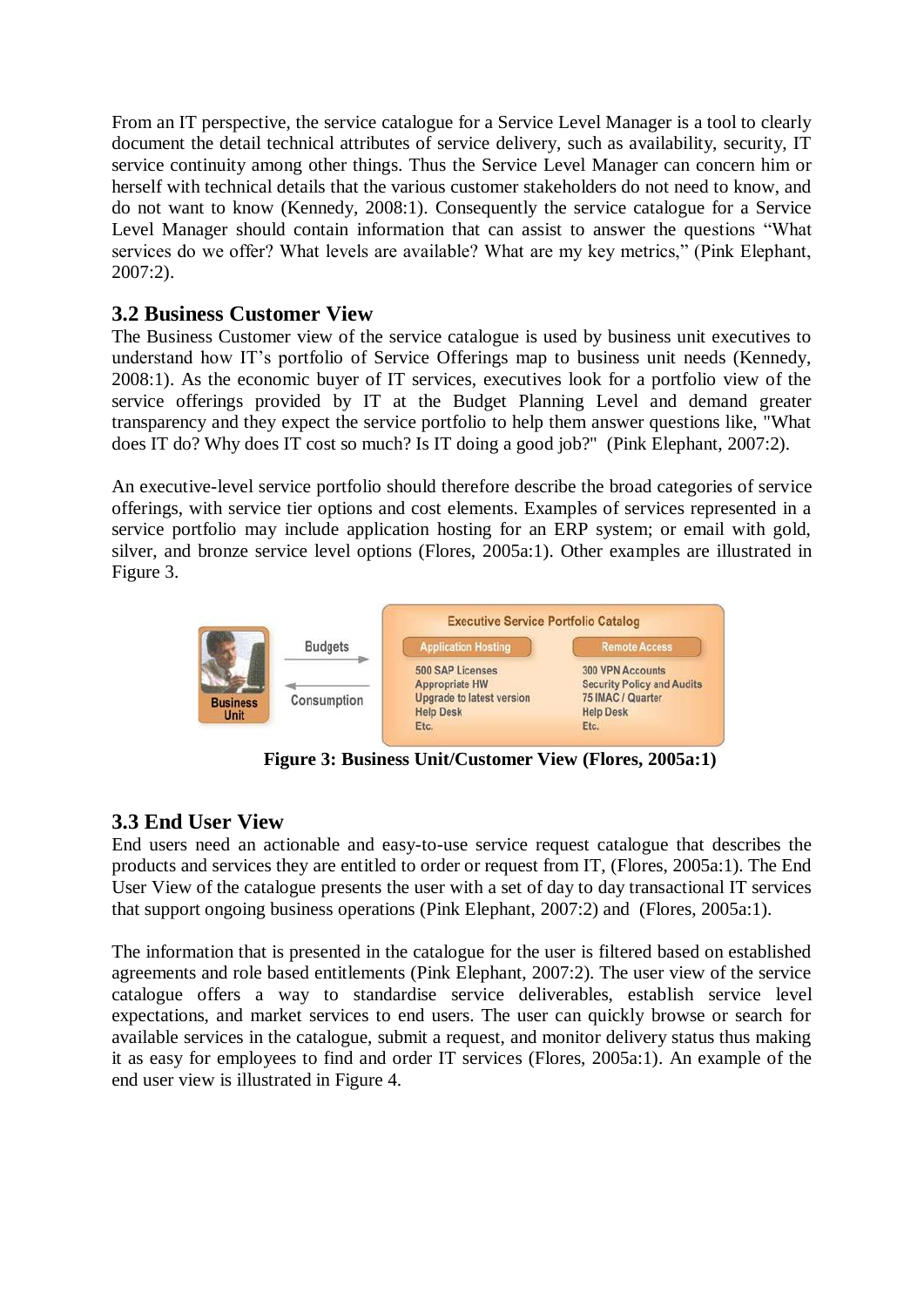

**Figure 4: End User View (Flores, 2005a:1)**

# **3.4 Benefits of Using a Service Catalogue**

There are direct benefits to developing and using a service catalogue. These include reduction in pressure on IT staff, improved management of vendors, services, workflow process and relationships.

### *3.4.1 Lowering Pressure on Department Staff by Standardisation of Services*

Without a standard catalogue of request services, each request from the business and customers is treated like a unique deliverable achieving consistent service levels and continuous process improvement is problematic. A service catalogue will standardise the service delivery and so help reduce pressure on the service staff. The work on the department staff will be routine and so the service delivery process, allowing staff to focus on high-value strategic initiatives (Gandar, 2006:3).

#### *3.4.2 Improved Vendor Standardisation*

A service catalogue will improve the vendor standardisation. This means that there will be well defined services that will enable more effective service delivery while at the same time lowering the cost of outsourcing (Gandar, 2006:3) and (Flores, 2005b:1).

#### *3.4.3 Better Management of Service Demands and Improved Demand Planning*

With the implementation of a service catalogue, there will be an improvement in the internal and external communication (Gandar, 2006:3). Due to the improved communications, Flores, (2005b:1) and Gandar (2006:4) conclude that there will be more visibility of the services offered by the business and so IT will be in a better position to manage the service demands.

#### *3.4.4 Improvements in Process Workflow*

The primary purpose of a service catalogue is to communicate how IT can help internal business customers and end users to do their job (NewScale, 2008:1). By mapping IT services more explicitly to business needs, utilizing a service catalogue, IT organisations can better understand how to add more value to the business through improving their process workflows (NewScale, 2008:1).

#### *3.4.5 Process Automation Improvements*

As IT streamlines service request and delivery processes by making use of service catalogues through automation improvements, it will start to facilitate new project development and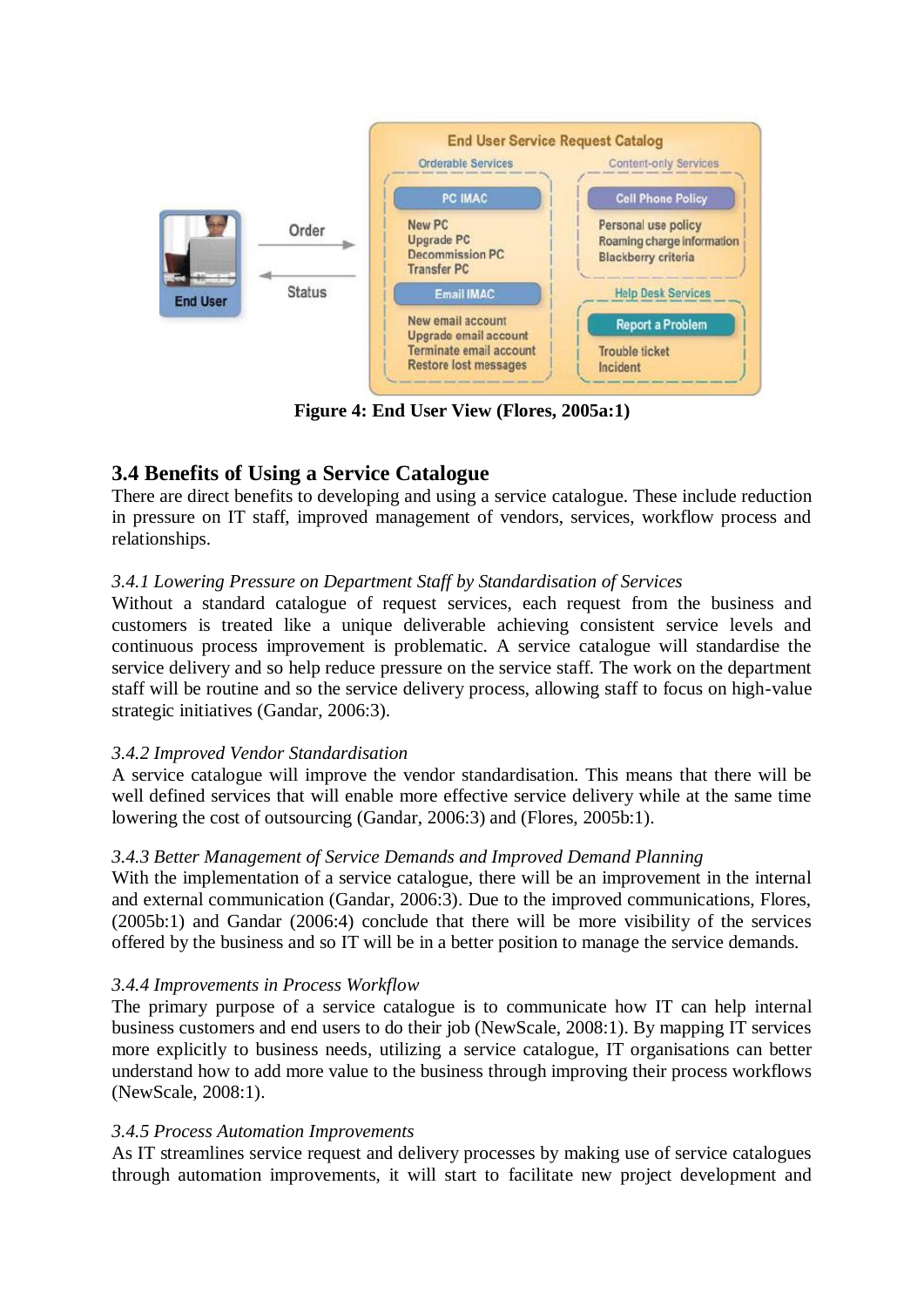encourage the additional use of services by marketing projects to targeted internal constituencies. Service catalogue users will see IT as less of an unresponsive cost centre and more of a business enabler (Sundberg, 2007b:4) and (Le Blanc, 2008:1).

#### *3.4.6 Improve the Relationship Management*

Relationship Management solutions allow IT relationship managers to create a tailored portfolio of service offerings for the business unit executive. These offers establish the basis for trust by presenting interactive documents to review, edit and comment on (Le Blanc, 2008:1). The service catalogue is one of the frameworks for the effective operation of Relationship Management and so expected to improve the relationship of IT, the business and its' customers (Flores, 2005b:1).

# **4. Common Pitfalls in the Development of a Service Catalogue**

From the broad range of experiences of developing a service catalogue, clear patterns have emerged, with the same mistakes being made in many of the failures, and many common attributes associated with the successes (Flores, 2005b: 1). This is because many people in IT have a feeling they know what they are doing, yet they do not have full knowledge as to what to do, (Marquis: 2007:1). Thus the purpose of this section is to identify the common pitfalls that many IT companies often find themselves in, and to suggest ways in which to overcome the common pitfalls that are often encountered during the development of the service catalogue.

### **4.1 Assuming Customers Understand What You Are Talking About**

IT people forget their audience capacity and overwhelm the reader with technical detail or use highly technical language to describe the service offering. This is a common mistake and many service catalogue initiatives service levels are based on this metrics (Schailby, 2006:51). It is important to recognize that the business unit customers of IT do not want to review detailed catalogues in IT-speak. This is referred to as to inside-out approach (Flores, 2005b:1).

For example, customers of IT services are too busy to be bothered about whether the e-mail system's SLA is 99.999% or 99.98% up time, or whether the help desk average call wait time is 30 seconds or 60 seconds (NewScale, 2005:2). The common tendency to focus on the underlying technical infrastructure and support activities performed by IT and not on how the service will be interpreted and acted upon by its customers often results in agitated service catalogue readers and should be taken care of (Schailby, 2006:51).

### **4.2 If You Document the Service Catalogue, They Will Come**

Many service catalogue projects stop with publishing a document or posting it on the internet thus the catalogue is not used and does not make an impact to the targeted user(s) (Flores, 2005b:1). At times, organisations perceive the service catalogues as merely a static reference document and not as a framework to accelerate SLM (NewScale, 2005:4). Other times end users could go to the service catalogue to read about IT services, but still need to link with another form or call the help desk to submit a request (Flores, 2005b:1).

### **4.3 Solving World Hunger**

Many service catalogue projects attempt to exhaustively document every service, service option or permutation, with each associated activity, task, configuration item, and workflow, and end up exhausted (Flores, 2005b:1). It is impossible to do so and this can be very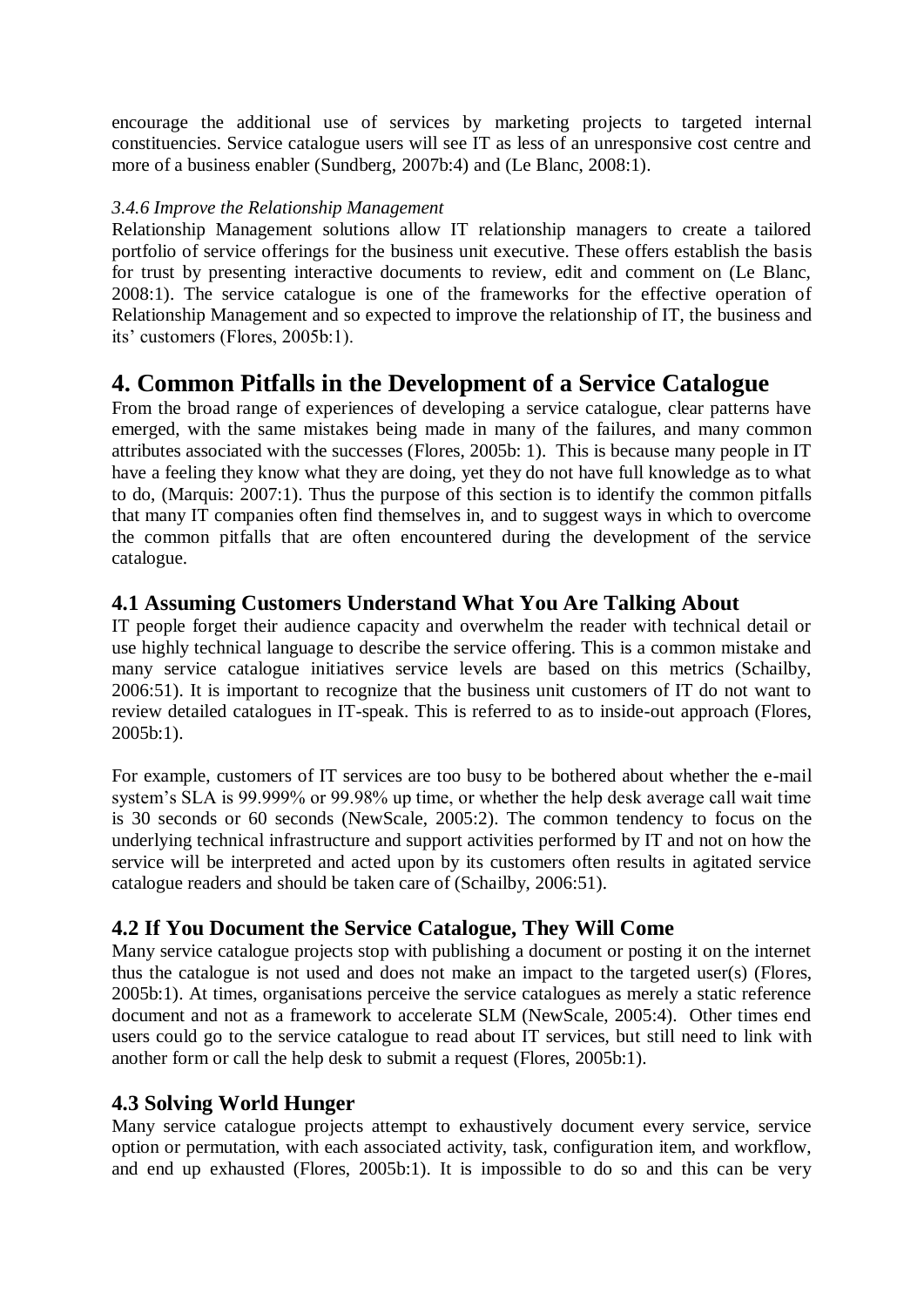expensive. Symptoms of an organisation attempting to cater for all its services in the service catalogue include the following:

- Service catalogue is in a Microsoft Word or Excel document running hundreds of pages.
- The services that were thought were fully documented and changed before the catalogue was published.
- Months spent coming up with the right category-type-item structure.<br>• Start by documenting the back-end technologies, assets, and infrasti
- Start by documenting the back-end technologies, assets, and infrastructure which are not customer-focused in the current approach.
- Having flow diagrams that extend hundreds of pages (Schailby, 2006:51).

### **4. 4 A Service Catalogue is Just a Front-end to the Service Desk**

Often, people fail to implement their service catalogue as they perceive it to be a front-end to the service desk tool (Flores, 2005c:1). At first glance, the help desk may seem like a good place to start, however, the ITIL standards recognise the service desk as the point of contact with customers and it is meant to be a place to address any problems, complaints, or questions and not to request for services (Enterprise Management Associates, 2007:3).

# **5. Overcoming Pitfalls in Developing of a Service Catalogue**

There are mechanisms that can be employed to overcome the pitfalls previously identified. These include the communication, documentation, scope and application of the service catalogue.

#### **5.1 Assume Your Customer Understands what you are talking about**

Be it for commercial service providers or an enterprise services groups (such as IT, Finance, and Communications), it should be known that customers have little patience with trying to figure out the details of complex services (Digital Fuel, 2008:1). The ITIL framework advocates that IT organisations should begin their process improvements initiatives by creating a service catalogue that defines and describes the standard service offerings. It is also up to the service catalogue team to identify the terms customers can easily understand, so they can use them when developing the service catalogue. Alternatively, explain the services and educate consumers (NewScale, 2005:2).

#### **5.2 If You Document the Service Catalogue, they will come.**

The service catalogue should be accessible the moment customers want to or need to think about IT. It is therefore advised that IT should establish a single access point that end users will turn to for all their IT service delivery needs (NewScale, 2005:2).

### **5.3 Solving World Hunger**

The service catalogue should not exhaustively document everything that is needed; rather, a service catalogue should make sure that it caters for the different user views. Users require a self-service portal into the service catalogue therefore; there should be different kinds of services catalogues defining the services in the service catalogue (RL Consulting, 2003:1) and (Pink Elephant, 2007:2).

### **5.4 A Service Catalogue is just a Front-end to the Service Desk**

No service-oriented business can run effectively without operational and financial data readily and easily available. It is thus important that the service catalogue serves as a system of record that enables IT service organisations to be managed like a business within a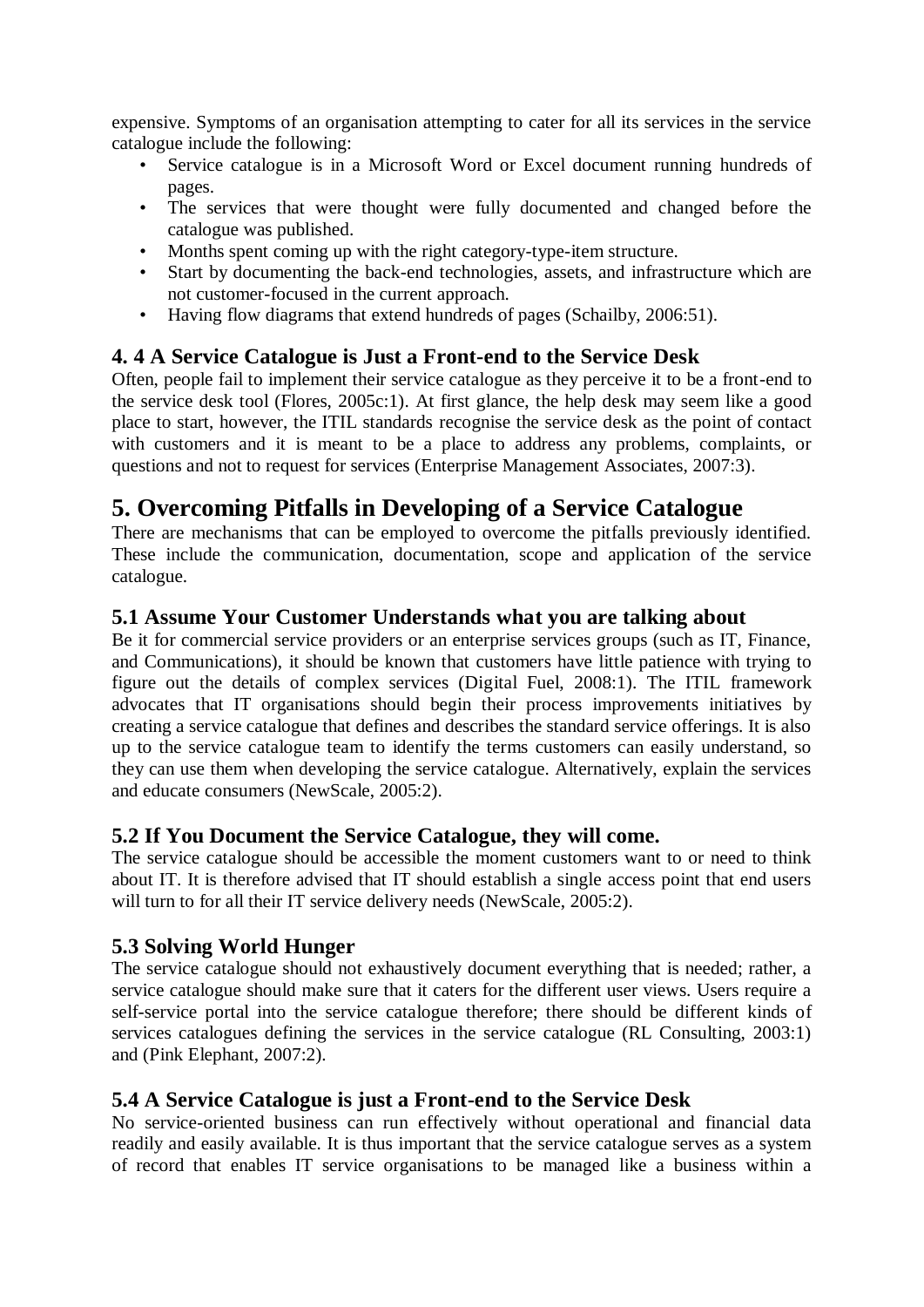business. This means that service catalogues should be integrated with existing help desk systems so as to improve accuracy and efficiency, as well as increase the return on investment for systems (Sundberg, 2007a:1). This however does not mean that the service desk should serve as the main interface existing between the customer(s) and the business. Rather is should be a point of contact used to address any problems, complaints, or questions (Flores, 2005b:2).

# **6. Key Success Factors and Steps to Developing a Service Catalogue**

A service catalogue cannot be a technical list of what the IT organization thinks IT does. A service catalogue is an integrated tool that simplifies the administration of and access to IT services. In order to be effective in developing a service catalogue, there are key factors that need to be considered. Before the process of how to develop a service catalogue can be outlined, it is important to understand the key success factors.

### **6.1 Avoid Service Level Agreements**

In order to facilitate rapid service catalogue implementation, IT needs to try to avoid focussing on SLAs as they are often arbitrary. For example, 24 hours to restore a file seems reasonable. IT should rather use SLEs, which are more accurate as they are based on a realtime history of the time required to fulfil specific types of request (Sunberg, 2007:3).

### **6.2 Design Intelligent, Interactive Service Catalogue Forms**

End users do not usually complain that they have to fill out service request, but they do not like having their request returned/rejected, or the service not delivered because the form was not filled out correctly (Flores, 2005:2). Intelligent, interactive service catalogue forms should be designed in order to increase the levels of interaction between the IT and its customers (Flores, 2005:2) and (Sunberg, 2007:3).

### **6.3 Personalise the Service Catalogue**

Rather than presenting a super-set of all possible services and options, Sunberg (2007:3) suggests that the service catalogue should be personalised not only according to the users' view of the service catalogue, but also based on their job function, location, and role so as to make the service catalogue more interactive. Business users should also be provided with an interface that they are familiar and comfortable with (Flores, 2005:2). This involves looking up to the leaders in e-commerce for ideas and also providing the same look and feel (Sunberg, 2007:3).

### **6.4 Service Catalogue should be Interesting**

Educated customers frequently self-regulate their behaviour and so lack the ability to provoke positive emotions (Sunberg, 2007:3). A successful service catalogue has to be interesting and in order to accomplish this; the service catalogue should have the ability to provoke positive emotions such as empathy, understanding, courtesy, credibility and competence (Flores, 2005:2) and (Schaibly, 2006:51).

#### **6.5 Keep the Service Catalogue Updated**

Change is inevitable and so it is undesirable to have bottlenecks keeping the service catalogues from being up to date (Sunberg, 2007:3). It is therefore advised by Schaibly (2006:51) that IT needs to provide tools that allow service managers or service owners to maintain the service catalogue so as to make sure that it is up-to-date.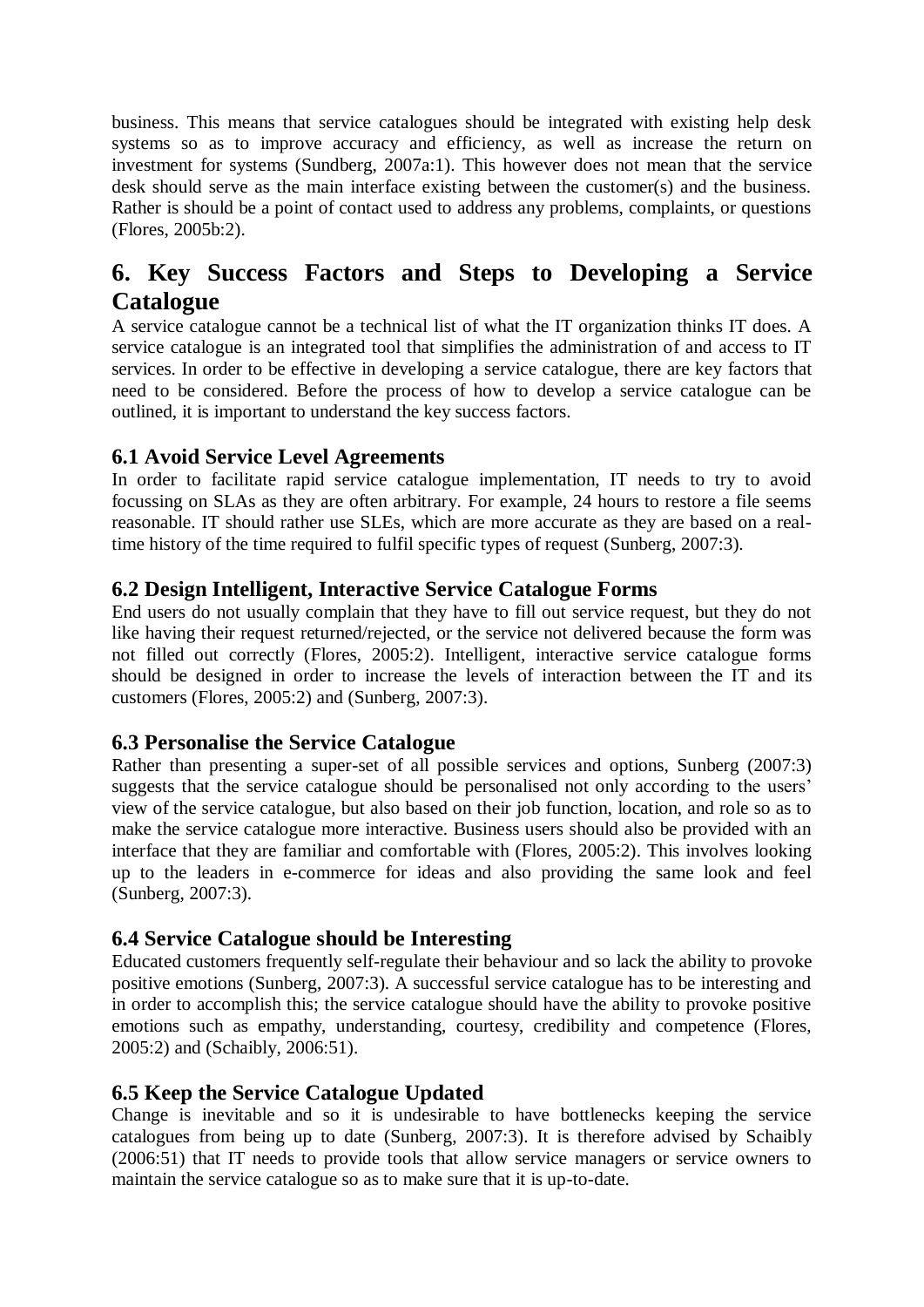#### **6.6 Make Service Catalogues Dynamic and Knowledgeable.**

Valuable service catalogues identify users by their logins and recommend services relevant to their respective roles and project assignments. For example, Amazon.com recommends products to site visitors based on their past buying behaviour. In doing this the service catalogue is being dynamic. In addition, service catalogues should be knowledgeable. This means that the catalogue should provide a variety of information such as real-time request SLE, request status, costs and reporting for service managers (Sunberg, 2007:3).

### *7. Steps to Developing a Service Catalogue*

The development of a service catalogue requires careful consideration. These considerations include defining IT services, project management and technology considerations and communication.

### **7.1 Define IT Services**

IT needs to develop and document a service catalogue that includes defining and qualifying the types of services being provided for all major business systems, similar to an inventory of systems that includes a detailed description of each (Sunberg, 2007:3). IT and business activities should be examined in an effort to document the major IT services in production such as email, Software Application Services (SAP) and internet. Business and IT will are likely to have different names for the same service, therefore defining the IT services ensures that the team will reach a consensus on the services and their names (Marquis, 2002:1), (LeBlanc, 2008:1) and (RL Consulting, 2003:1).

#### **7.2 Establish a Service Catalogue Team**

As identified earlier, the service catalogue team should represent various viewpoints from within IT and from the business when establishing the service catalogue (Sunberg, 2007:3). The business perceives things very differently from IT and as the initial move toward Business/IT Alignment the service catalogue should reflect the words and perceptions of the business and users. In order to be able to adequately do this LeBlanc, (2008:1) and Marquis (2002:1) recommend that members from IT at all levels and functions and business unit should be encouraged to form part of the team.

However, the service catalogue team needs to be established before defining the IT services because the service catalogue is to be driven internally within IT and include adequate representation from all stakeholders within each domain to ensure that the documented services are appropriate and valid (Marquis, 2002:1) and (LeBlanc, 2008:1).

### **7.3 Obtain Management Support**

The management team comprises of the general partners who oversee the activities of the venture capital fund therefore IT should obtain management support (Orlov, 2005: 1). The management support should not only be authorisation from IT but also working with management to obtain more service catalogue ideas. This helps to minimise the conflicts that can arise between management and the IT team as the management team would have the chance to be part of the decision making process (Orlov, 2005: 1).

### **7.4 Put in Place the Necessary Technology**

The necessary hardware and software technologies should be put in place to evaluate, monitor, and report on performance and availability of the service catalogue. Off-the-shelf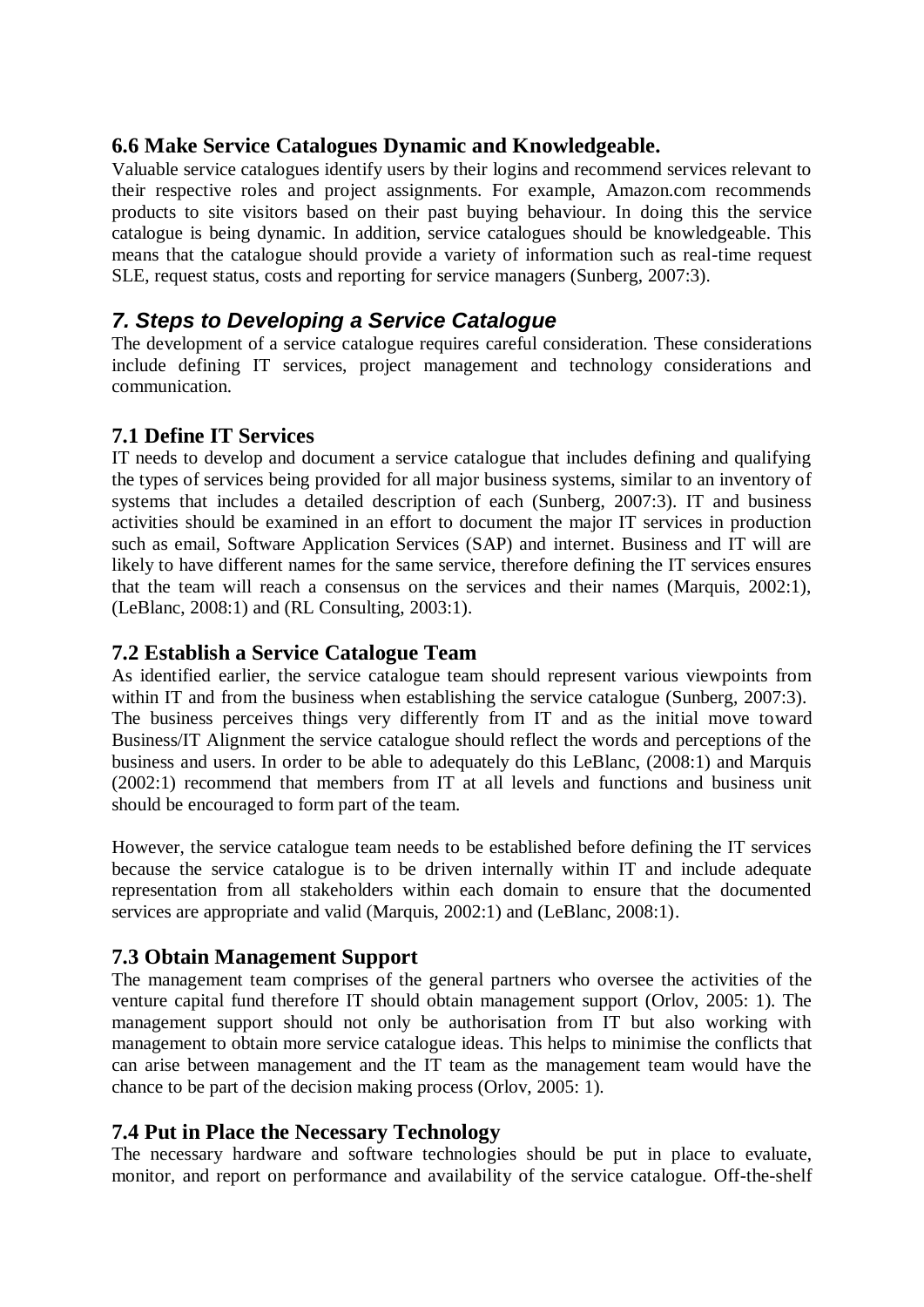software and the associated hardware should be considered initially for practical reasons of maintenance, support, and resources requirements (RL Consulting, 2003:1).

### **7.5 The Dry Run: Review Service Catalogue**

A dry run should then be carried out (Marquis, 2002:1) and (LeBlanc, 2008:1). At this stage, the service catalogue is evaluated by the service catalogue team to ensure that it service offerings are defined appropriately and accordingly.

### **7.6 Publish Service Catalogue Once IT Approves**

All authors agree that after the dry run, the service catalogue would be complete and ready to be published. This could be achieved by posting it to the organisation's intranet or the internet. This done so as to engage the business and demonstrates commitment to meet business needs (Marquis, 2002:1).

#### **7.7 Establish Benchmarks and Refine the Service Catalogue**

The service catalogue team will need to improve services. Any service improvement initiative should be iterative in nature and ensuring ongoing improvement activities to enhance communication with the business (RL Consulting, 2003:1). Establishing benchmarks and refining the service catalogue is done so as to monitor and measure the service catalogue progress. This may be done before the service catalogue is published, or after publishing the service catalogue (Le Blanc, 2008:1) and (RL Consulting, 2003:1).

# **8. A Theoretical Model for Developing a Service Catalogue**

Most organizations provide their customers with a list of their services and products, a convenient way to order them, and terms of their delivery. Sophisticated businesses automate their products and services into fulfilment and financial systems. These systems routinely collect a variety of data, which is used to identify service-fulfilment bottlenecks, improve delivery processes, reduce costs and personalize customer experiences (Sundberg, 2007a:1). IT is adopting similar principles by applying service catalogues; however they lack the full knowledge of how to efficiently develop a service catalogue.

Although service catalogues can provide clear benefits across an organisation, many IT firms are taking unnecessarily complex and expensive approaches to their implementation. Taking into consideration the limitations of the current models, the purpose of this paper is to propose a theoretical model that may be used to develop service catalogue by also making use of the combinations of the current models and other previously mentioned literature.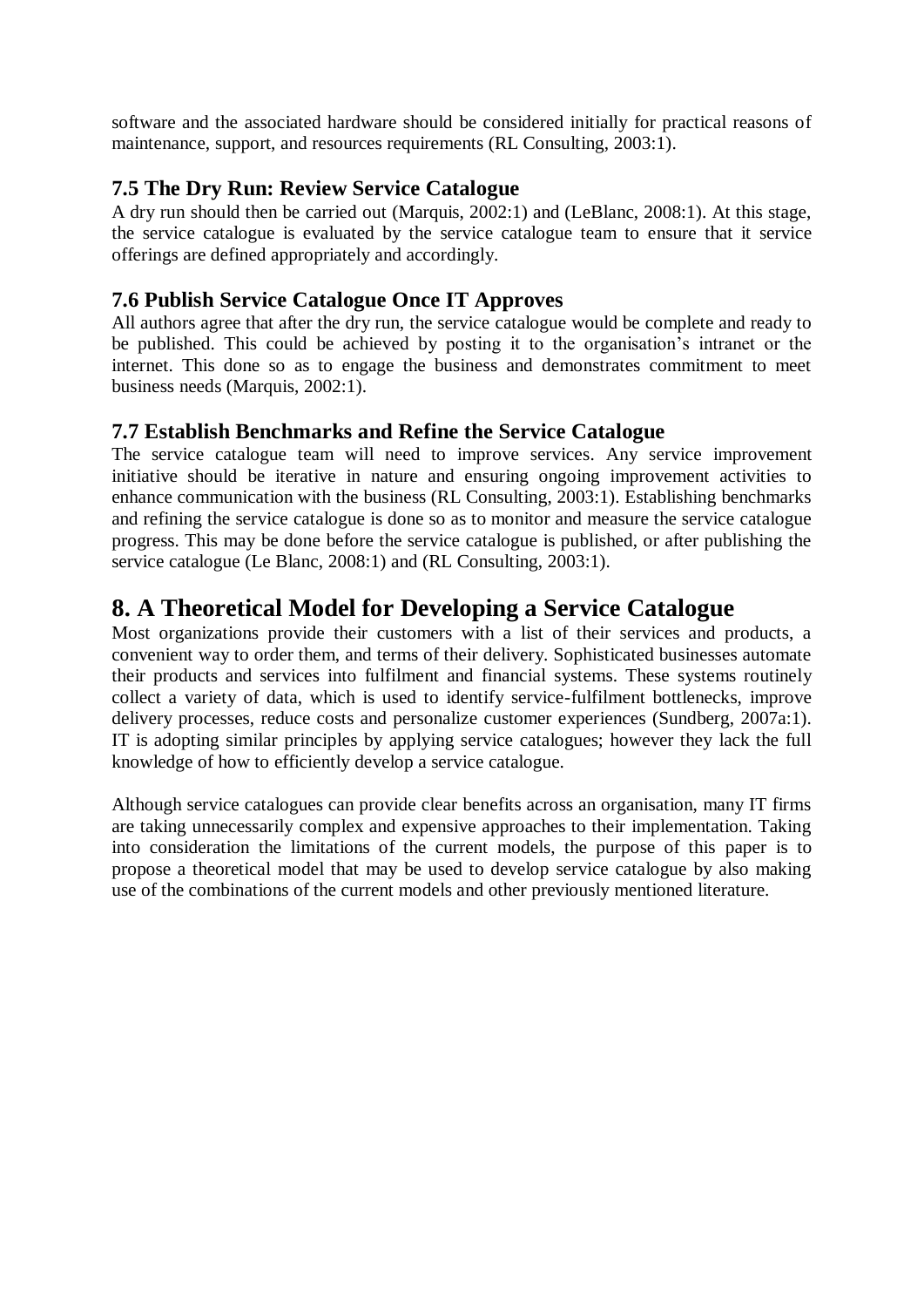

**Figure 5: How to Develop a Service Catalogue**

#### **8.1 Developing a Service Catalogue**

There are nine (9) identifiable steps to developing a service catalogue. These cover initial planning activities, providing a platform for services to operate on, benchmarking, documentation, communication and evaluation.

#### *8.1.1 Obtain Management Support*

It is essential that when developing a service catalogue, management support should be present. The management support that is necessary is not only authorisation from IT but also working with management to obtain more service catalogue ideas (Marquis, 2006:1). The management team often includes general partners who oversee the activities of the venture capital fund (Orlov, 2005: 1). If the support of the people who oversee how the organisation runs is present, it is easier to have the whole organisation assisting in the development of a service catalogue.

#### *8.1.2 Establish a Service Catalogue Team*

Once the management support has been obtained, a service catalogue team should be established. Service catalogues should be driven internally within IT and include adequate representation from all stakeholders within each domain to ensure that the documented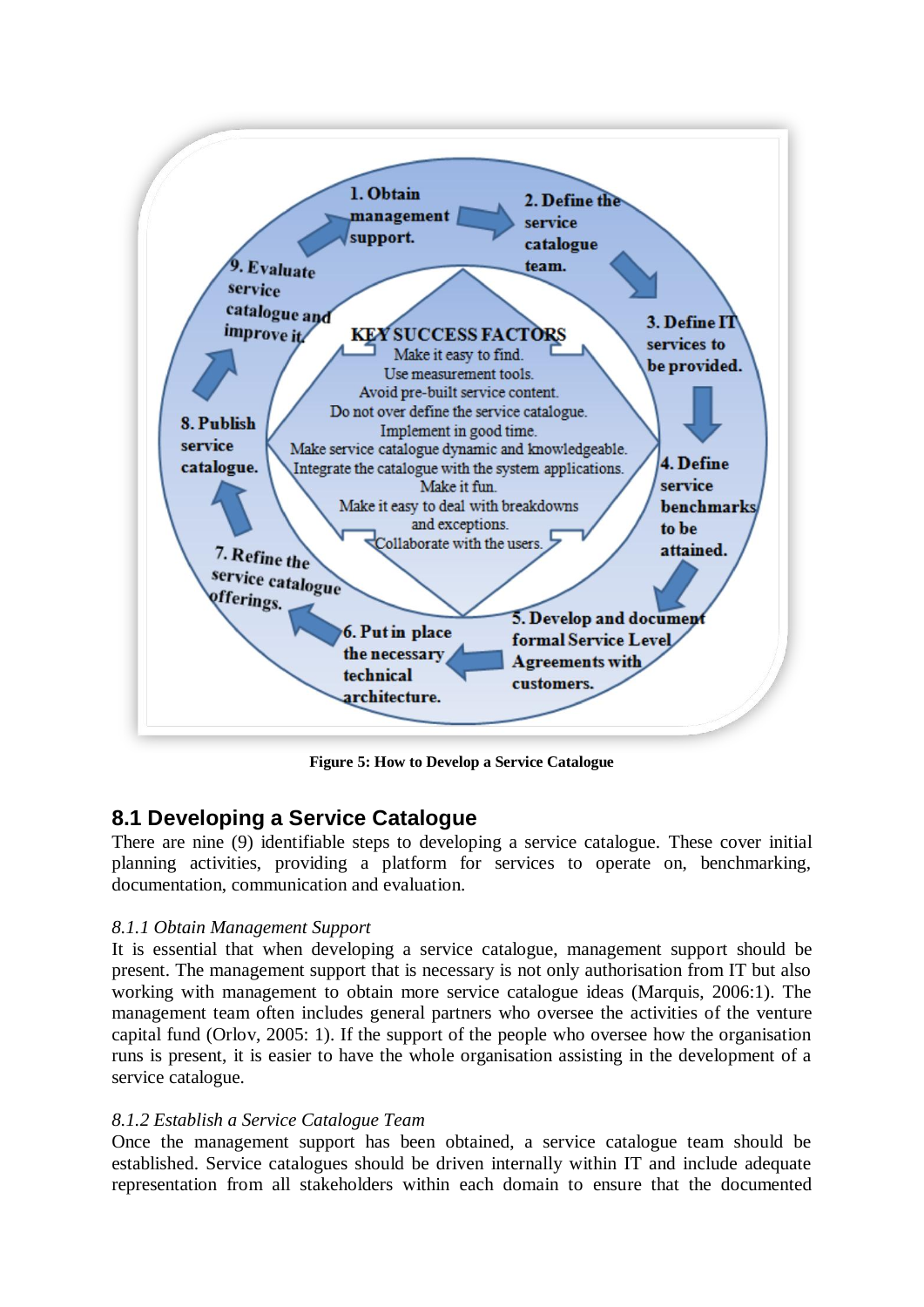services are appropriate and valid (LeBlanc, 2008:1). Since the business perceives things differently from IT and as the initial move toward Business/IT Alignment the service catalogue should be able to reflect the perceptions of the business and users. A service catalogue team that has representation from the various areas of the organisation could also help to minimise resistance from other functions of the organisation as their opinions will be included in the development of the service catalogue.

When developing a service catalogue, a service manger will need to be appointed as part of the service catalogue team. The primary role and responsibility of the service manger will be to support Service Level Management enterprise-wide (RL Consulting: 2003:1). It is however not necessary to put in place a service manager in a small organisation.

#### *8.1.3 Define IT Services to be Provided*

IT needs to develop and document a service catalogue that includes defining and qualifying the types of services being provided for all business systems, similar to an inventory of systems that includes a detailed description of each (LeBlanc, 2006:1). It is therefore important to define IT services with the service catalogue team because business and IT are likely to have different names for the same service, and defining the IT services ensures that the service catalogue team reaches a consensus on the services and their names.

#### *8.1.4 Define Service Benchmarks to be Attained*

It is important that the service catalogue team develops and documents the service level goals (Le Blanc, 2006:1). This is because service benchmarks will assist in monitoring and measuring the service catalogue progress. Initial focus should be on the internal services such as the technology level, for performance and availability (RL Consulting, 2003:1). Examples are, network, server response, and up-time. However, over time the objectives should be deepened in breath, scope, and detail dealing with a customer business level focus for transactions and the component areas that comprise it.

#### *8.1.5 Develop and Document Formal Service Level Agreements with Customers*

Once the service benchmarks have been defined, business decision-makers can browse the service offerings and drill into the associated agreements, service components, and financial information to come up with SLA. Very often this is done in order to create a tailored portfolio of service offerings, establish agreements, set pricing and objectives, monitor performance, forecast demand, and track service consumption for each business unit customer (Kennedy, 2008:1).

#### *8.1.6 Put in Place the Necessary Technical Architecture*

One of the major investments required when developing a service catalogue is the technology necessary to support the deployment of the service catalogue. However, often, the necessary technical architecture required to implement the service catalogue is not available. Technical architecture describes the structure and behaviour of the technology infrastructure of an enterprise, solution or system. It covers the client and server nodes of the hardware configuration, the infrastructure applications that run on them, the infrastructure services they offer to applications, the protocols and networks that connect applications and nodes (Wikipedia, 2008:1). It is therefore advised that off-the-shelf solutions be considered initially for practical reasons of maintenance, support, and resources requirements (RL Consulting, 2003:1).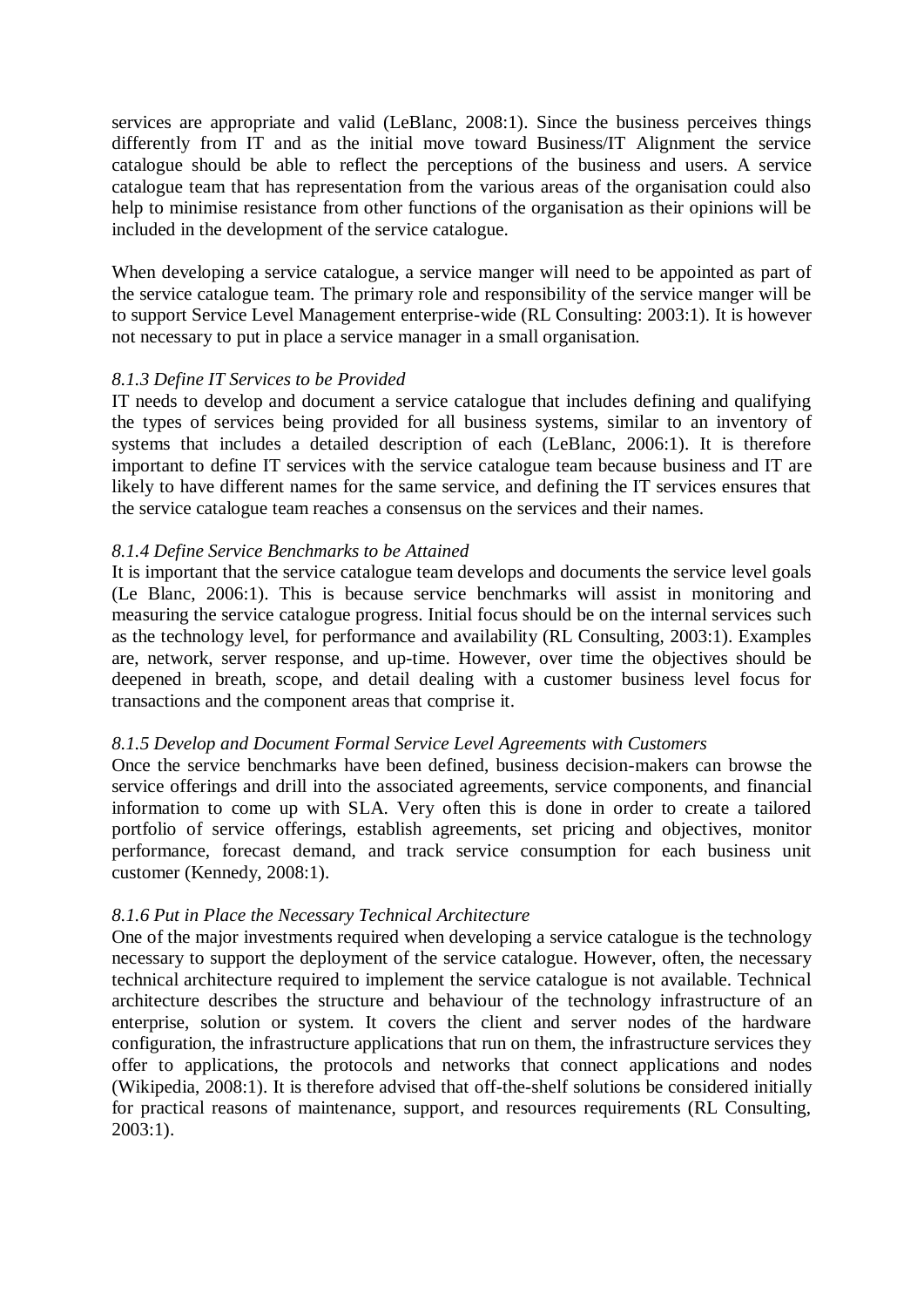#### *8.1.7 Refine the Service Catalogue Offerings*

Marquis (2006:1) proposes that a dry run should be carried out. This is when the service catalogue is reviewed to ensure that it is clear and easy to understand. Le Blanc (2006:1) mentions that the cost, complexity and difficulty of implementing an IT service catalogue varies greatly depending on the details incorporated into the document. Thus refining the service catalogue offering may improve the quality of the service catalogue.

It is therefore necessary to refine the service catalogue offerings as it may result in a change in some old service names, for example email that IT uses may be different than the new name, for example Exchange, thus enhancing the quality of the service catalogue.

#### *8.1.8 Publish Catalogue*

After refining the service catalogue, it will be ready to be published. The service catalogue can be posted on the organisation's intranet. This can be seen as an initial method for engaging the business and demonstrating commitment to meet the business needs (Marquis, 2006:1).

#### *8.1.9 Evaluate Service Catalogue and Improve It.*

Most companies have not yet created IT service catalogues, let alone implement chargeback to the business for IT services (Le Blanc, 2008:1). Evaluating usefulness of the service catalogue will ensure increased success of the service catalogue and thus a step towards reaching Total Quality Management initiatives.

### *8.2 Key Success Factors to Developing a Service Catalogue*

There are ten (10) factors that contribute to the successful development of a service catalogue. These factors consider access, interpretation, value and implementation of the service catalogue.

#### *8.2.1 Make it Easy to Find*

Digital Fuel (2008:1) and NewScale (2005:2) both agree that the service catalogue should be easy to find. It is important that the service catalogue be easy to find that way it is easily accessible. Users get frustrated if it is difficult to find something and often end up getting in touch with the service help desk, thus increasing time wasting on aspects that could be addressed by the service catalogue.

#### *8.2.2 Use Measurement Tools*

As mentioned earlier, it should possible to trace the effectiveness of a service catalogue. Making use of service tools will ensure that it is possible to measure the effectiveness of the service catalogue.

#### *8.2.3 Avoid Pre-Built Service Content*

Every organisation is unique and has exclusive requirements. It is therefore of the essence to avoid making use of pre-built service content. Although in some cases there could be service content that is very similar to what is being implemented, there is a possibility that some critical aspects could be absent in the pre-built content hence distorting the content of the service catalogue being implemented.

#### *8.2.4 Do Not Over Define the Service Catalogue*

It is important to define the services step by step by applying Service Management Standards. Having tedious information that is often not very useful to everyone using the service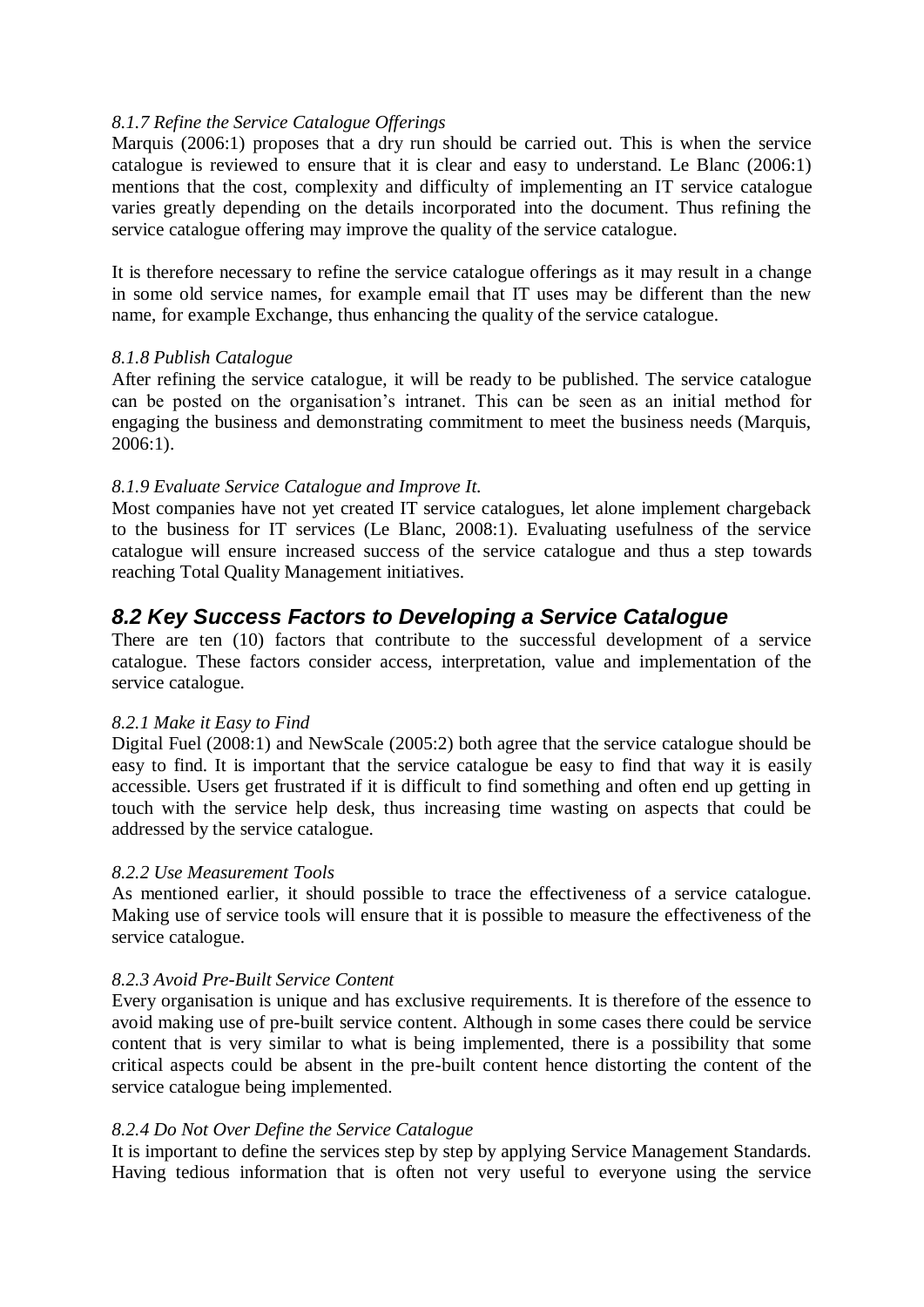catalogue can cause frustrations among users. It is therefore essential to try and not over define the service catalogue. It is not clears as to how far one should go. It is therefore up to the discretion of the service catalogue team.

#### *8.2.5 Implement in Good Time*

Service catalogues initiatives that start modestly and grow over time and produce measurable cost savings within just a few months. These savings can be reinvested in the service catalogue, making it essentially self-funding very quickly (NewScale, 2005:2). It is thus the key to be able to implement the service catalogue in good time.

#### *8.2.6 Make Service Catalogue Dynamic and Knowledgeable*

Change is inevitable and bottlenecks have to be avoided. Having well-defined workflows for change processes can assist in making the service catalogue dynamic and so managing the content in a service catalogue (Digital Fuel, 2008:1). It is therefore crucial to make the service catalogue easy to update. This can be achieved by providing tools that allow service managers or service owners to keep the services fresh.

#### *8.2.7 Integrate the Catalogue with the System Applications*

No one system application can exist in isolation. The service catalogues should integrated with the myriad of different back-end systems in the company, such as the company directory, enterprise portal, help desk system, procurement system, asset database, and configuration management database (CMDB) (NewScale, 2005:2). Applications need to be integrated so as to be able to make it easy to manage changes and keep the service catalogue updated.

#### *8.2.8 Make it Fun*

In order to engage all the stakeholders in the process, there needs to be an element of fun. A service catalogue should be interesting and provoke positive emotions. What could potentially be a time consuming and boring process needs to keep all stakeholders fully involved and participating. Mechanisms to improve the fun elements of this process are important.

#### *8.2.9 Make it Easy to Deal with Breakdowns and Exceptions*

The service catalogue should be able to allow for exception requests, regardless of how good it is. No matter how complete the service catalogue is, or how thorough order forms are, they can not account for everything users may request. It is therefore key success to ensure that the service catalogue allows the user to be able to deal with break downs and exceptions.

#### *8.2.10 Collaborate with all Stakeholders*

Stakeholders like to feel like they are part of the overall project and that their opinions matter in decision making. It is therefore important to be able to collaborate with all stakeholders when developing a service catalogue. An example of how this can be achieved is by designing intelligent, interactive forms that use look-ups and pick lists, with integration into existing systems to minimize entry errors and user frustration.

# **9. Conclusion**

Doing anything according to best practice guidelines is always difficult because it may show all the interesting places that may not be relevant to one's situation. It should be noted that there are a variety of steps that are necessary when developing a service catalogue. It is up to the service catalogue team to identify the measures what they are willing to undergo in order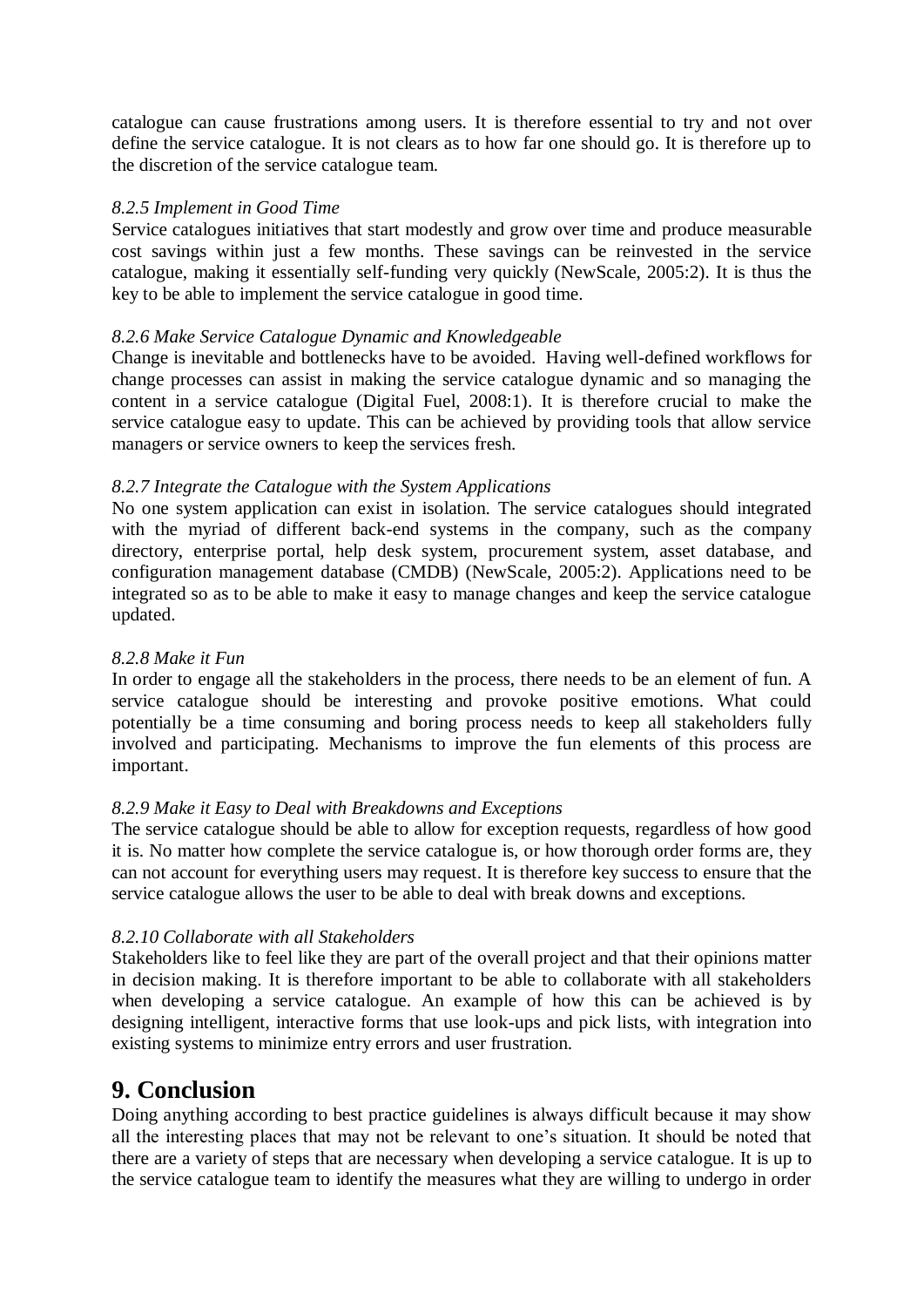to establish an effective service catalogue. Depending on the experience that a team has, not all the steps will be necessary when developing a service catalogue as it may have been able to establish a service catalogue expertise baseline.

With that in mind, many IT organizations are starting small on service catalogue projects and increasing the scope of the service catalogue. These organisations realize that they do not need hundreds of services to build a useful catalogue (NewScale, 2006:8).

# *References*

- Digital Fuel (2008). Publish and promote your services the easy way. [Online] Available at: <http://www.digitalfuel.com/applications/serviceflow-catalog.php> Digital Fuel, [Accessed 20 April 2008].
- Flores, R.F. (2005a). IT Service Catalog Know Your Audience. [Online] Available at: <http://www.itsmwatch.com/itil/article.php/3566551>Itsmwatch. [Accessed 20 February 2008].
- Flores, R.F. (2005b). IT Service Catalog The Common Pitfalls. [Online] Available at: <http://www.itsmwatch.com/itil/article.php/3547731> Itsmwatch. [Accessed 22 February 2008].
- Flores, R.F. (2005c). IT Service Catalog rebuilding trust between IT and the business. [Online] Available at: <http://articles.techrepublic.com.com/5100-10878-5991683.html> Tech Republic. [Accessed 20 February 2008].
- Flores, R.F. (2005d). How to Produce an Actionable IT Service Catalog. [Online] Available at: <http://www.itsmwatch.com/itil/article.php/3520901>Itsmwatch. [Accessed 20 February 2008].
- Gandar, M. (2006). The Service Catalogue and the CMDB: Front Office and Back Office IT July pp. 1-11.
- Kennedy, M. (2008). Service Catalog Definition [Online] Available at: <http://www.servicecatalogs.com/WikiHome/Articles/Article17> Service Catalog Community . [Accessed 22 March 2008].
- Le Blanc, K. (2008). ITIL & ITSM Knowledge Base: Ready to Create Your IT Service Catalog? [Online] Available at:<http://www.itilworx.com/articles/itw.052505.htm> ITILworx [Accessed 25 February 2008].
- Marquis, H (2006). IT Service Catalog in 5 Steps. DITY Newsletter 2:13, 29 March.
- NEWSCALE (2005). How to Produce an Actionable IT Service Catalog, newScale, February 2005 pp.1-5.
- NEWSCALE (2006). 10 best practices for the service request catalog. NewScale October 2006 pp. 1-13.
- NEWSCALE (2008). Service Catalog Foundation [Online]. Available at: [http://www.newscale.com/products/service\\_catalogfoundation.html](http://www.newscale.com/products/service_catalogfoundation.html) newScale [Accessed 20 February 2008].
- Orlov, L. M. (2005). The Marketing of IT: A Core Element of Improving IT's Business Value, Forrester Research, 23 August pp. 1.
- PINK ELEPHANT (2005). The Three Qualities & Customers of the IT Service Catalog. Pink Elephant, April, pp.1-3.
- PINK ELEPHANT (2007). What's the big deal about a Service Catalog? Pink Elephant, November, pp1-3.
- RL CONSULTING (2003). How to Develop a Service Catalog within Service Level Management, IT Service Management Newsletter, 4 April 2003, pp. 1-3.